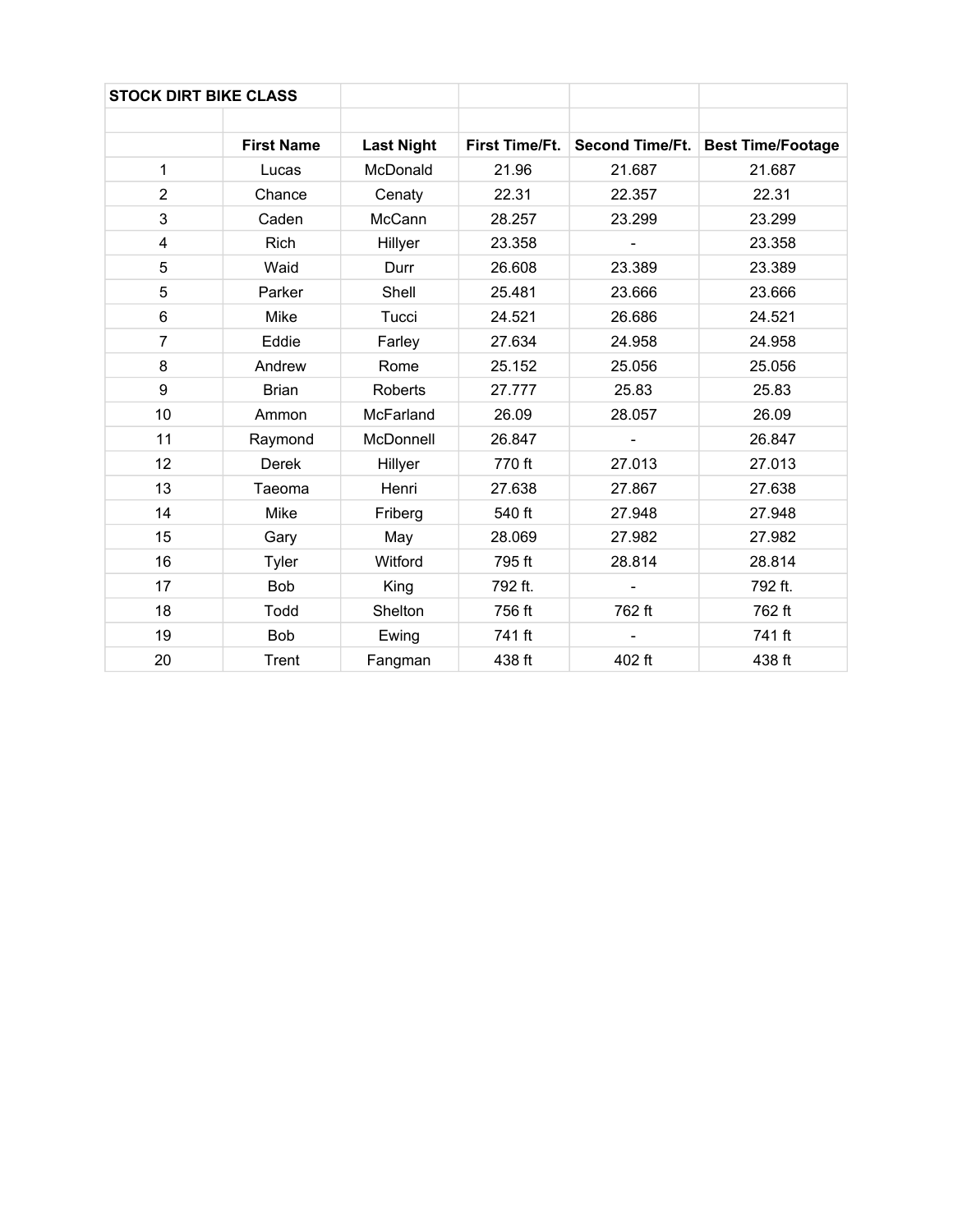| <b>BIG TWIN CLASS</b> |                   |                   |                       |                 |                          |
|-----------------------|-------------------|-------------------|-----------------------|-----------------|--------------------------|
|                       |                   |                   |                       |                 |                          |
|                       | <b>First Name</b> | <b>Last Night</b> | <b>First Time/Ft.</b> | Second Time/Ft. | <b>Best Time/Footage</b> |
|                       | Doug              | Torian            | 28.426                | 29.347          | 28.426                   |
| 2                     | <b>Nick</b>       | Senti             | 732                   | 29.156          | 29.156                   |
| 3                     | Khalil            | Manygoats         | 30.657                | 31.825          | 30.657                   |
| 4                     | Mitchell          | Showman           | 747                   | 744             | 747                      |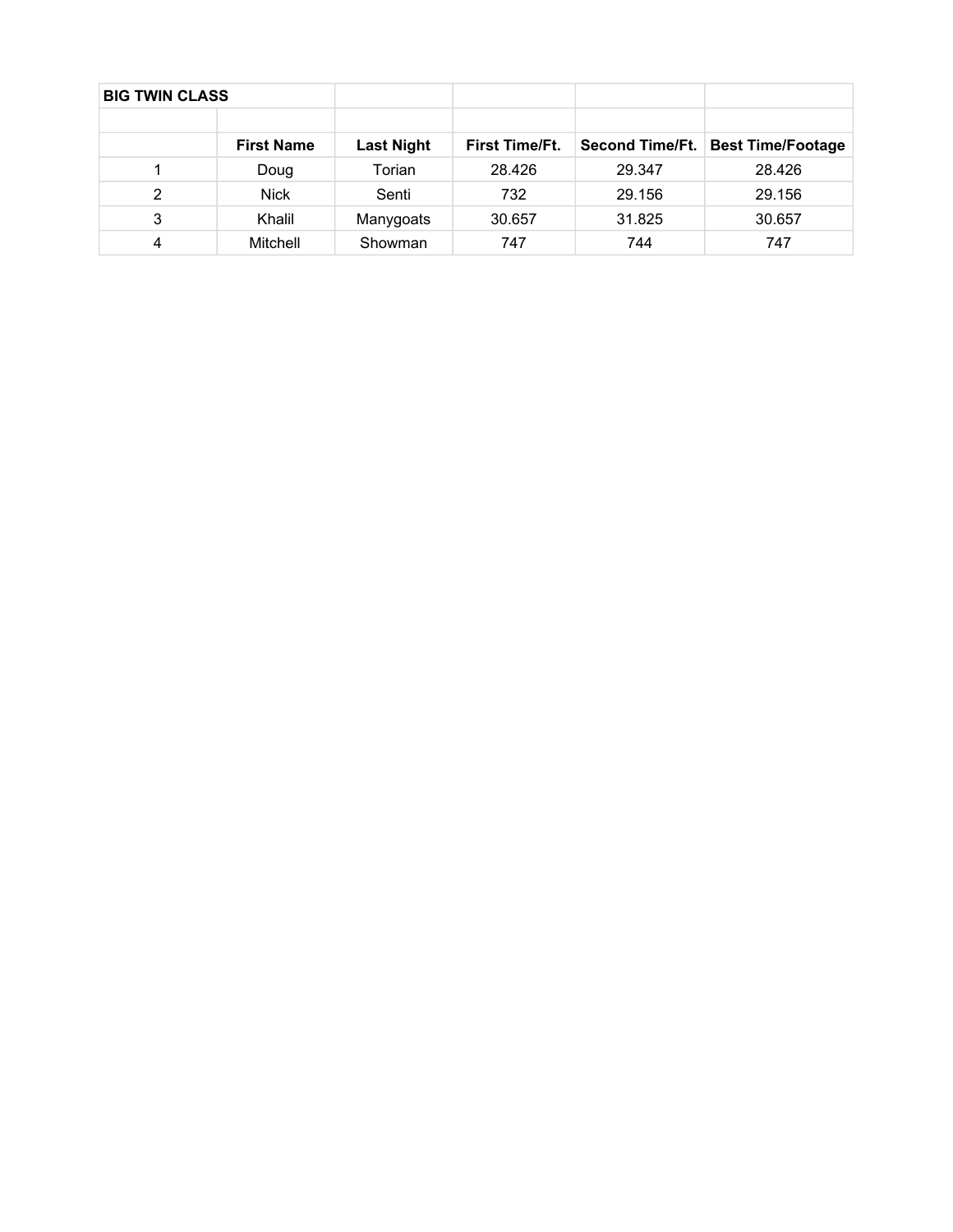| <b>SPORTSTER CLASS</b> |                   |                   |                       |                          |                          |
|------------------------|-------------------|-------------------|-----------------------|--------------------------|--------------------------|
|                        |                   |                   |                       |                          |                          |
|                        | <b>First Name</b> | <b>Last Night</b> | <b>First Time/Ft.</b> | <b>Second Time/Ft.</b>   | <b>Best Time/Footage</b> |
|                        | Michael           | O'Brien           | 26.922                | 683 ft                   | 26.922                   |
| 2                      | Tony              | Tucker            | 777 ft                | 33.158                   | 33.158                   |
| 3                      | Daniel            | Snyder            | 753 ft                | 675 ft                   | 753 ft                   |
| $\overline{4}$         | Jake              | Pope              | 438 ft                | 690 ft                   | 690 ft                   |
| 5                      | Doug              | Torian            | 600 ft                | $\overline{\phantom{a}}$ | 600 ft                   |
| 5                      | Jason             | Pauls             | dns                   | ۰                        | dns                      |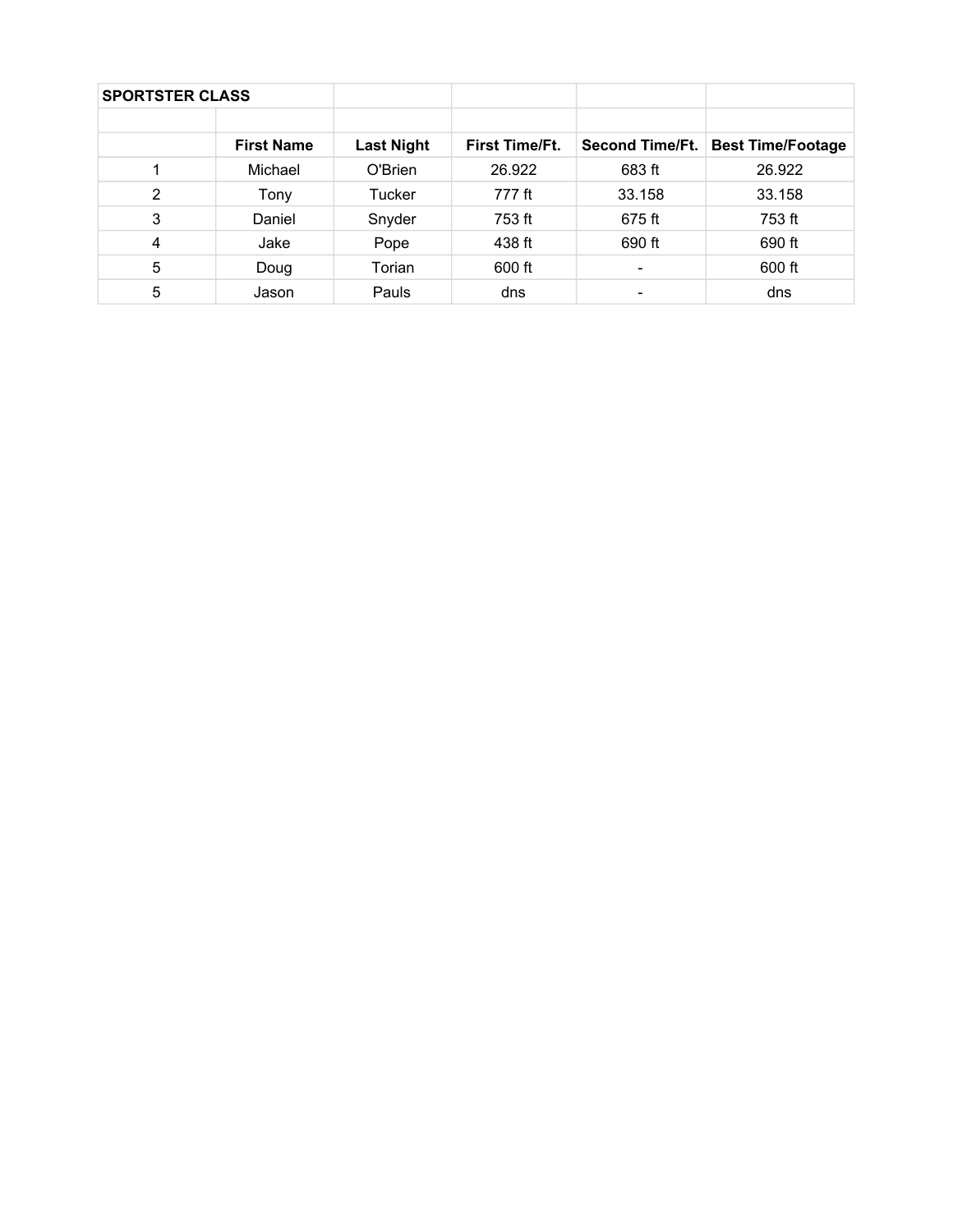| <b>MINI BIKE CLASS</b> |                   |                   |                       |                        |                          |
|------------------------|-------------------|-------------------|-----------------------|------------------------|--------------------------|
|                        |                   |                   |                       |                        |                          |
|                        | <b>First Name</b> | <b>Last Night</b> | <b>First Time/Ft.</b> | <b>Second Time/Ft.</b> | <b>Best Time/Footage</b> |
| 1                      | Kale              | Galleon           | 26.418                | 26.029                 | 26.029                   |
| $\overline{2}$         | Deegan            | <b>Brashear</b>   | 28.823                | 768                    | 28.823                   |
| 3                      | Matt              | <b>Brooks</b>     | 744                   | 720                    | 744                      |
| 4                      | Tony              | <b>Tucker</b>     | 727                   | 708                    | 727                      |
| 5                      | Dalton            | Davis             | 726                   |                        | 726                      |
| 5                      | Bill              | Engle             | 672                   | 705                    | 705                      |
| 6                      | Jack              | <b>Stubbs</b>     | 702                   | 701                    | 702                      |
| 7                      | Shadrach          | <b>Brooks</b>     | 700                   | 672                    | 700                      |
| 8                      | Robert            | Sandoval          | 670                   | 699                    | 699                      |
| 9                      | Ryan              | Kruesi            | 675                   | 696                    | 696                      |
| 10                     | Steven            | McClaughlin       | 660                   | 667                    | 667                      |
| 11                     | <b>Brian</b>      | Roberts           | 663                   | 648                    | 663                      |
| 12                     | Trent             | Murcado           | 660                   | 639                    | 660                      |
| 13                     | Jake              | Hinke             | 453                   | 462                    | 462                      |
| 14                     | Trent             | Fangman           | 411                   | 417                    | 417                      |